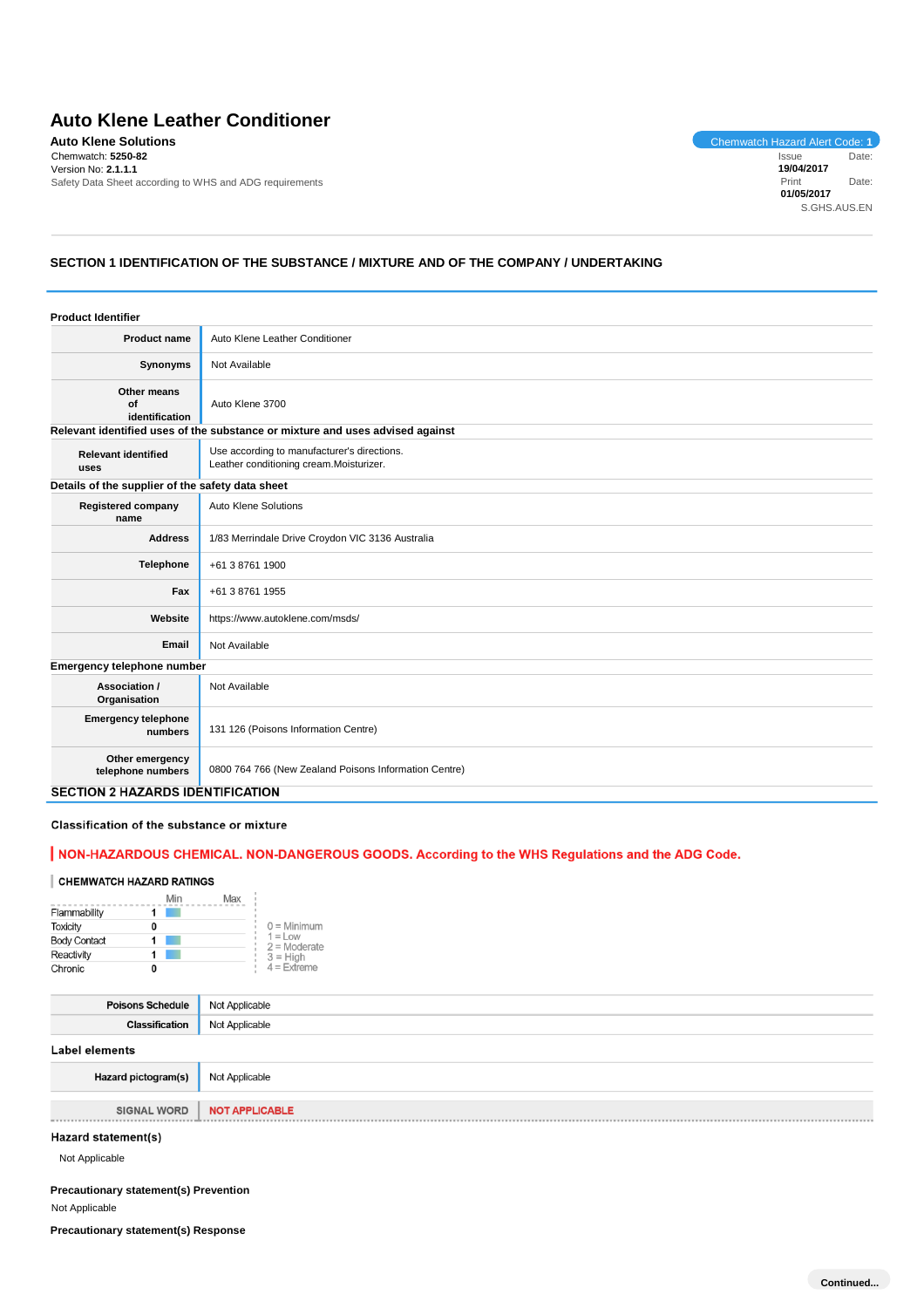# Chemwatch: **5250-82** Page **2** of **9** Issue Date: **19/04/2017 Auto Klene Leather Conditioner**

Not Applicable

**Precautionary statement(s) Storage**

Not Applicable

**Precautionary statement(s) Disposal**

Not Applicable

## **SECTION 3 COMPOSITION / INFORMATION ON INGREDIENTS**

#### **Substances**

See section below for composition of Mixtures

## **Mixtures**

| <b>CAS No</b>                       | %[weight] | Name                                       |  |
|-------------------------------------|-----------|--------------------------------------------|--|
| Not Available                       | 100       | Ingredients determined not to be hazardous |  |
| <b>SECTION 4 FIRST AID MEASURES</b> |           |                                            |  |

## **Description of first aid measures**

|                     | If this product comes in contact with the eyes:                                                                                                                           |
|---------------------|---------------------------------------------------------------------------------------------------------------------------------------------------------------------------|
|                     | . Wash out immediately with fresh running water.                                                                                                                          |
| <b>Eye Contact</b>  | Ensure complete irrigation of the eye by keeping eyelids apart and away from eye and moving the eyelids by occasionally lifting the upper and                             |
|                     | lower lids. • Seek medical attention without delay; if pain persists or recurs seek medical attention.                                                                    |
|                     | Removal of contact lenses after an eye injury should only be undertaken by skilled personnel.                                                                             |
|                     | If skin or hair contact occurs:                                                                                                                                           |
| <b>Skin Contact</b> | Flush skin and hair with running water (and soap if available).                                                                                                           |
|                     | ▶ Seek medical attention in event of irritation.                                                                                                                          |
| <b>Inhalation</b>   | If fumes, aerosols or combustion products are inhaled remove from contaminated                                                                                            |
|                     | area. Other measures are usually unnecessary.                                                                                                                             |
| Ingestion           | Immediately give a glass of water.                                                                                                                                        |
|                     | First aid is not generally required. If in doubt, contact a Poisons Information Centre or a doctor.<br>والمساوية والمستحدث ومسترقص والمتناسب والمستحدث والمستلقات المستال |

**Indication of any immediate medical attention and special treatment needed**

Treat symptomatically.

## **SECTION 5 FIREFIGHTING MEASURES**

#### **Extinguishing media**

- Water spray or fog.
- Foam.
- Dry chemical powder.
- BCF (where regulations permit).
- Carbon dioxide.

## **Special hazards arising from the substrate or mixture**

| Fire Incompatibility    | Avoid contamination with oxidising agents i.e. nitrates, oxidising acids, chlorine bleaches, pool chlorine etc. as ignition may result                                                                                                                                                                                                                                                                                                                                                  |
|-------------------------|-----------------------------------------------------------------------------------------------------------------------------------------------------------------------------------------------------------------------------------------------------------------------------------------------------------------------------------------------------------------------------------------------------------------------------------------------------------------------------------------|
| Advice for firefighters |                                                                                                                                                                                                                                                                                                                                                                                                                                                                                         |
| <b>Fire Fighting</b>    | Alert Fire Brigade and tell them location and nature of hazard.<br>▶ Wear breathing apparatus plus protective gloves.<br>Prevent, by any means available, spillage from entering drains or water courses.<br>• Use water delivered as a fine spray to control fire and cool adjacent area.<br>► DO NOT approach containers suspected to be hot.<br>► Cool fire exposed containers with water spray from a protected location.<br>If safe to do so, remove containers from path of fire. |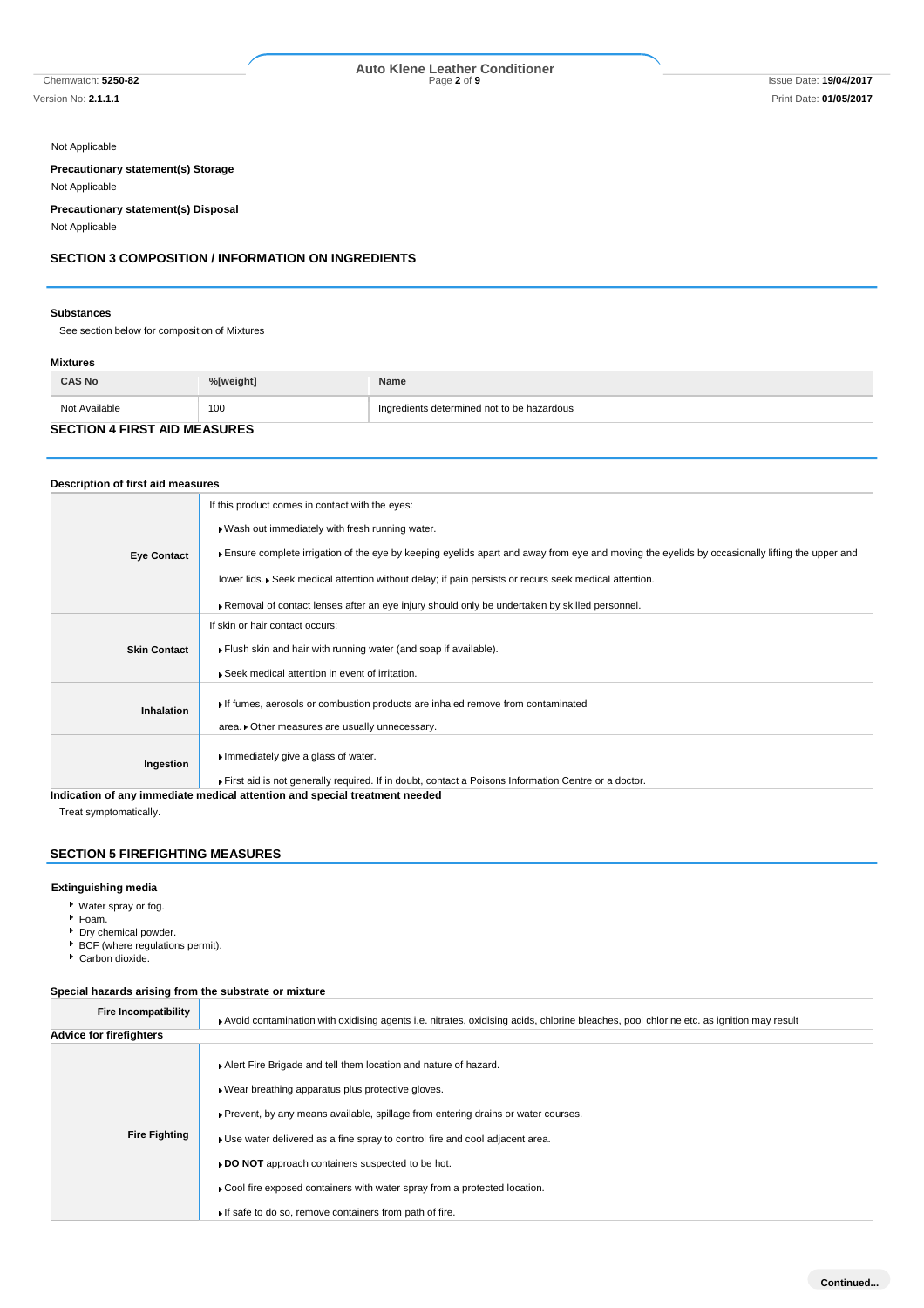# Chemwatch: **5250-82** Page **3** of **9** Issue Date: **19/04/2017 Auto Klene Leather Conditioner**

## **Fire/Explosion Hazard** Combustible. Slight fire hazard when exposed to heat or flame. Heating may cause expansion or decomposition leading to violent rupture of containers.  $\blacktriangleright$  On combustion, may emit toxic fumes of carbon monoxide (CO). May emit acrid smoke. Mists containing combustible materials may be explosive. Combustion products include: , carbon dioxide (CO2) , other pyrolysis products typical of burning organic material. , nitrogen oxides (NOx) **HAZCHEM** Not Applicable

**SECTION 6 ACCIDENTAL RELEASE MEASURES**

#### **Personal precautions, protective equipment and emergency procedures** See section 8

# **Environmental precautions**

See section 12

## **Methods and material for containment and cleaning up**

|                     | Remove all ignition sources.                                                                     |
|---------------------|--------------------------------------------------------------------------------------------------|
|                     | Clean up all spills immediately.                                                                 |
|                     | Avoid breathing vapours and contact with skin and eyes.                                          |
| <b>Minor Spills</b> | • Control personal contact with the substance, by using protective equipment.                    |
|                     | Contain and absorb spill with sand, earth, inert material or vermiculite.                        |
|                     | $\bullet$ Wipe up.                                                                               |
|                     | . Place in a suitable, labelled container for waste disposal.                                    |
|                     | Moderate hazard.                                                                                 |
|                     | Clear area of personnel and move upwind.                                                         |
| <b>Major Spills</b> | Alert Fire Brigade and tell them location and nature of hazard.                                  |
|                     | » Wear breathing apparatus plus protective gloves.                                               |
|                     | ▶ Prevent, by any means available, spillage from entering drains or water                        |
|                     | course. • No smoking, naked lights or ignition sources.                                          |
|                     | Increase ventilation.<br>Despend Dretestive Equipment educe in contained in Continua def the CDC |

nal Protective Equipment advice is contained in Section 8 of the SDS

## **SECTION 7 HANDLING AND STORAGE**

| Precautions for safe handling |                                                                                                                                                                                                                                                                                                                       |
|-------------------------------|-----------------------------------------------------------------------------------------------------------------------------------------------------------------------------------------------------------------------------------------------------------------------------------------------------------------------|
| Safe handling                 | Avoid all personal contact, including inhalation.<br>▶ Wear protective clothing when risk of exposure occurs.<br>Use in a well-ventilated area.<br>Prevent concentration in hollows and sumps.<br>DO NOT enter confined spaces until atmosphere has been checked.<br>Avoid smoking, naked lights or ignition sources. |
|                               | Avoid contact with incompatible materials.                                                                                                                                                                                                                                                                            |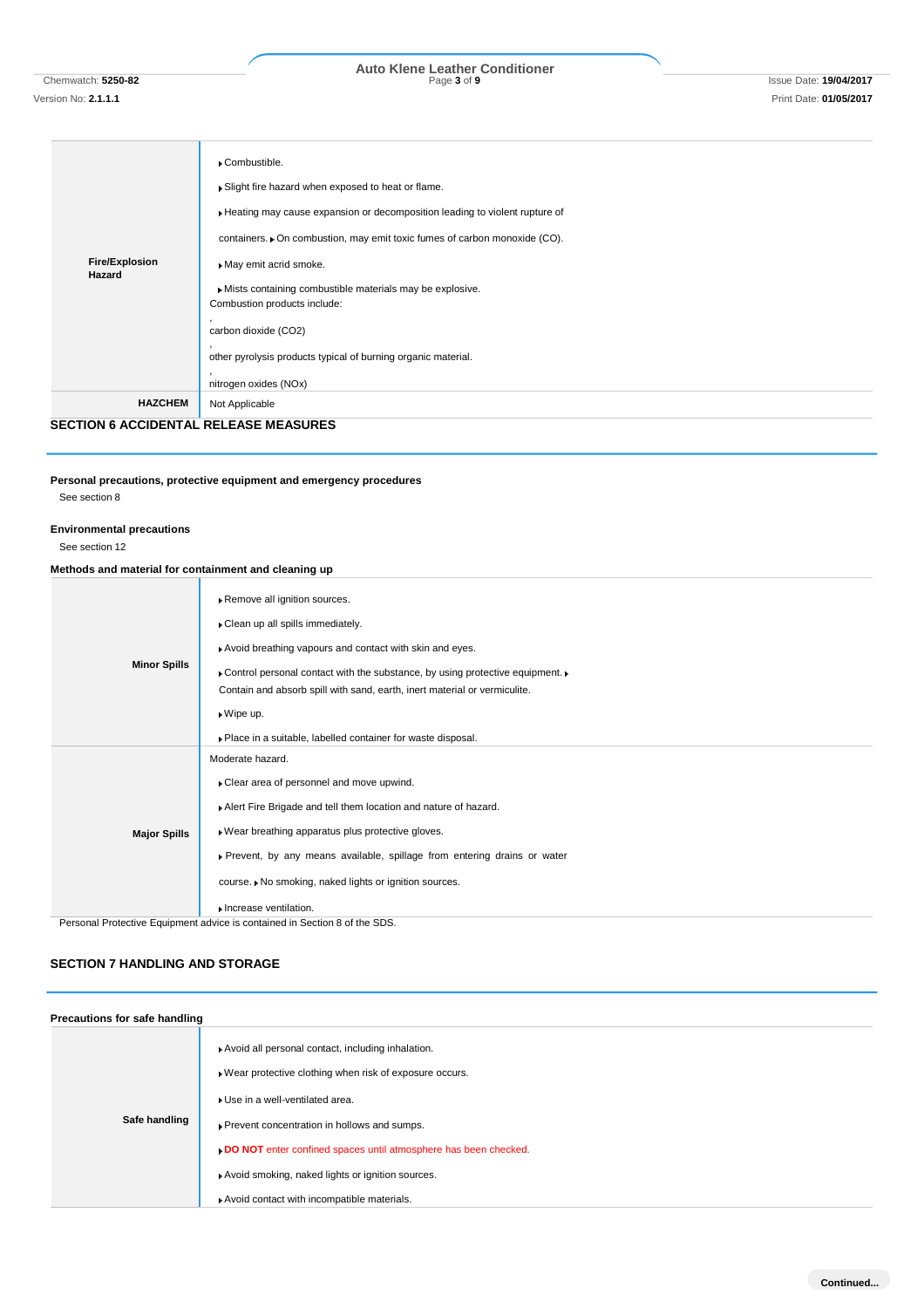Chemwatch: **5250-82** Page **4** of **9** Issue Date: **19/04/2017 Auto Klene Leather Conditioner**

# **Other information** Store in original containers. **Keep containers securely sealed.** No smoking, naked lights or ignition sources. Store in a cool, dry, well-ventilated area. Store away from incompatible materials and foodstuff containers. Protect containers against physical damage and check regularly for leaks. Observe manufacturer's storage and handling recommendations contained within this SDS. **Conditions for safe storage, including any incompatibilities**

|                    | ▶ Metal can or drum                                            |
|--------------------|----------------------------------------------------------------|
| Suitable container | ▶ Packaging as recommended by manufacturer.                    |
|                    | Check all containers are clearly labelled and free from leaks. |
|                    | Avoid contamination of water, foodstuffs, feed or              |
| Storage            | seed. Avoid reaction with oxidising agents »                   |
| incompatibility    | Avoid strong acids, bases.                                     |
|                    | <b>SECTION 8 EXPOSURE CONTROLS / PERSONAL PROTECTION</b>       |

#### **Control parameters**

| <b>OCCUPATIONAL EXPOSURE LIMITS (OEL)</b>     |                                                                                                                                                                                                                                                                                                                                                                                                                                                                                                                                                                                                                                                                                                                                                                                                                                                                                                                                                 |               |                     |               |  |  |
|-----------------------------------------------|-------------------------------------------------------------------------------------------------------------------------------------------------------------------------------------------------------------------------------------------------------------------------------------------------------------------------------------------------------------------------------------------------------------------------------------------------------------------------------------------------------------------------------------------------------------------------------------------------------------------------------------------------------------------------------------------------------------------------------------------------------------------------------------------------------------------------------------------------------------------------------------------------------------------------------------------------|---------------|---------------------|---------------|--|--|
| <b>INGREDIENT DATA</b><br>Not Available       |                                                                                                                                                                                                                                                                                                                                                                                                                                                                                                                                                                                                                                                                                                                                                                                                                                                                                                                                                 |               |                     |               |  |  |
| <b>EMERGENCY LIMITS</b>                       |                                                                                                                                                                                                                                                                                                                                                                                                                                                                                                                                                                                                                                                                                                                                                                                                                                                                                                                                                 |               |                     |               |  |  |
| Ingredient                                    | TEEL-1<br>TEEL-2<br>TEEL-3<br><b>Material name</b>                                                                                                                                                                                                                                                                                                                                                                                                                                                                                                                                                                                                                                                                                                                                                                                                                                                                                              |               |                     |               |  |  |
| Auto Klene Leather<br>Conditioner             | Not Available                                                                                                                                                                                                                                                                                                                                                                                                                                                                                                                                                                                                                                                                                                                                                                                                                                                                                                                                   | Not Available | Not Available       | Not Available |  |  |
| Ingredient                                    | <b>Original IDLH</b>                                                                                                                                                                                                                                                                                                                                                                                                                                                                                                                                                                                                                                                                                                                                                                                                                                                                                                                            |               | <b>Revised IDLH</b> |               |  |  |
| Ingredients determined not to<br>be hazardous | Not Available                                                                                                                                                                                                                                                                                                                                                                                                                                                                                                                                                                                                                                                                                                                                                                                                                                                                                                                                   |               | Not Available       |               |  |  |
| Exposure controls                             |                                                                                                                                                                                                                                                                                                                                                                                                                                                                                                                                                                                                                                                                                                                                                                                                                                                                                                                                                 |               |                     |               |  |  |
| Appropriate engineering<br>controls           | Engineering controls are used to remove a hazard or place a barrier between the worker and the hazard. Well-designed engineering controls can<br>be highly effective in protecting workers and will typically be independent of worker interactions to provide this high level of protection. The basic<br>types of engineering controls are:<br>Process controls which involve changing the way a job activity or process is done to reduce the risk.<br>Enclosure and/or isolation of emission source which keeps a selected hazard "physically" away from the worker and ventilation that strategically<br>"adds" and "removes" air in the work environment. Ventilation can remove or dilute an air contaminant if designed properly. The design of a<br>ventilation system must match the particular process and chemical or contaminant in use.<br>Employers may need to use multiple types of controls to prevent employee overexposure. |               |                     |               |  |  |
| <b>Personal protection</b>                    |                                                                                                                                                                                                                                                                                                                                                                                                                                                                                                                                                                                                                                                                                                                                                                                                                                                                                                                                                 |               |                     |               |  |  |
| Eye and face protection                       | $\triangleright$ Safety glasses with side shields $\triangleright$<br>Chemical goggles.<br>• Contact lenses may pose a special hazard; soft contact lenses may absorb and concentrate irritants. A written policy document, describing the<br>wearing of lenses or restrictions on use, should be created for each workplace or task. This should include a review of lens absorption and<br>adsorption for the class of chemicals in use and an account of injury experience. Medical and first-aid personnel should be trained in their<br>removal and suitable equipment should be readily available. In the event of chemical exposure, begin eye irrigation immediately and remove<br>contact lens as soon as practicable. Lens should be removed at the first signs of eye redness or irritation - lens should be removed in a clean<br>environment only after workers have washed hands thoroughly.                                      |               |                     |               |  |  |
| <b>Skin protection</b>                        | See Hand protection below                                                                                                                                                                                                                                                                                                                                                                                                                                                                                                                                                                                                                                                                                                                                                                                                                                                                                                                       |               |                     |               |  |  |
| Hands/feet protection                         | Wear general protective gloves, eg. light weight rubber gloves.<br>The selection of suitable gloves does not only depend on the material, but also on further marks of quality which vary from manufacturer to<br>manufacturer. Where the chemical is a preparation of several substances, the resistance of the glove material can not be calculated in advance<br>and has therefore to be checked prior to the application.<br>The exact break through time for substances has to be obtained from the manufacturer of the protective gloves and has to be observed when<br>making a final choice.<br>Personal hygiene is a key element of effective hand care. Gloves must only be worn on clean hands. After using gloves, hands should be washed and<br>dried thoroughly. Application of a non-perfumed moisturizer is recommended.                                                                                                        |               |                     |               |  |  |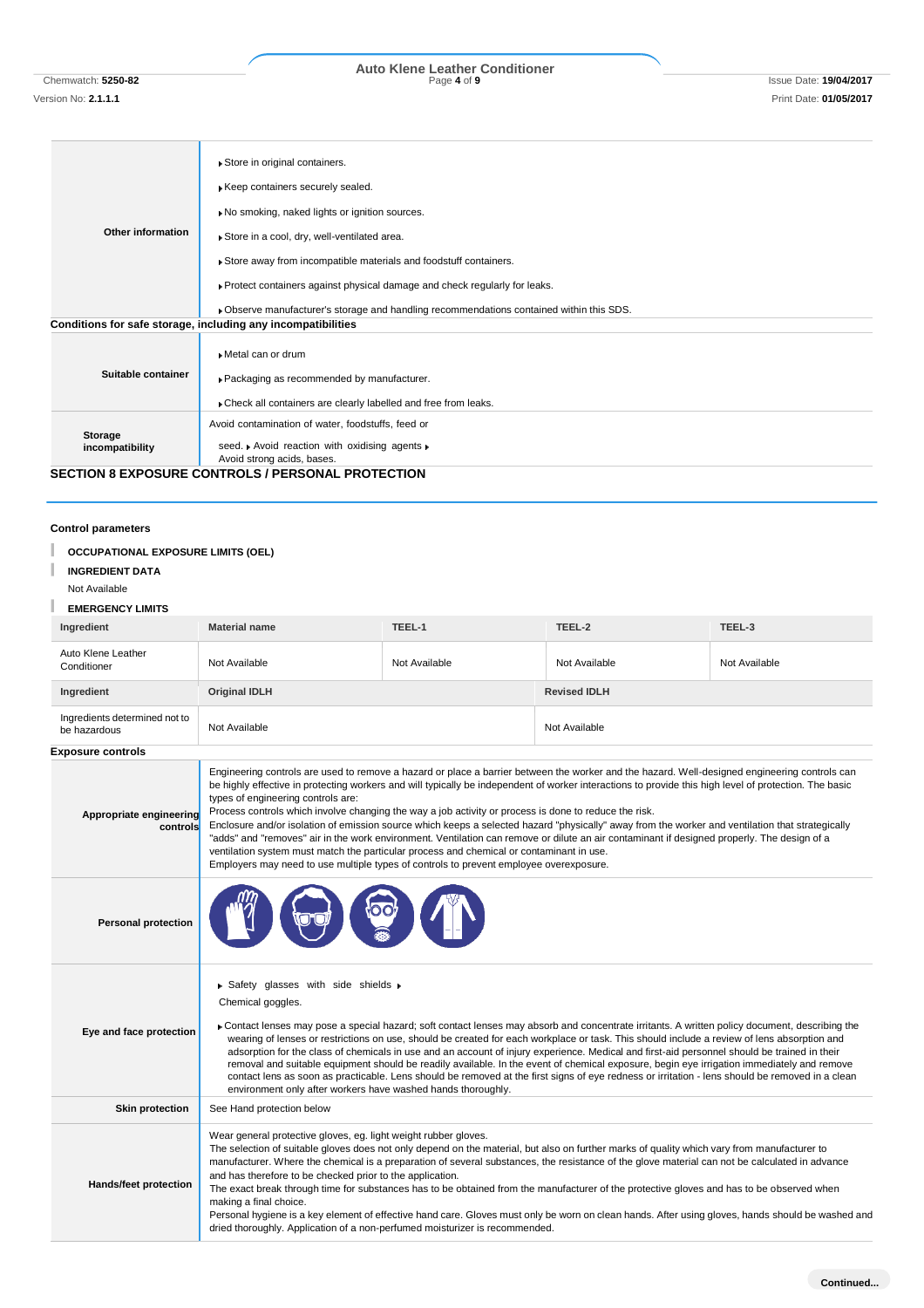# Chemwatch: **5250-82** Page **5** of **9** Issue Date: **19/04/2017 Auto Klene Leather Conditioner**

| <b>Body protection</b> | See Other protection below                                                       |
|------------------------|----------------------------------------------------------------------------------|
| Other protection       | No special equipment needed when handling small quantities.<br><b>OTHERWISE:</b> |
|                        | • Overalls.                                                                      |
|                        | <b>Barrier cream.</b>                                                            |
|                        | ▶ Eyewash unit.                                                                  |
| <b>Thermal hazards</b> | Not Available                                                                    |

**Respiratory protection**

Type A Filter of sufficient capacity. (AS/NZS 1716 & 1715, EN 143:2000 & 149:2001, ANSI Z88 or national equivalent)

Where the concentration of gas/particulates in the breathing zone, approaches or exceeds the "Exposure Standard" (or ES), respiratory protection is required. Degree of protection varies with both face-piece and Class of filter; the nature of protection varies with Type of filter.

| <b>Required Minimum Protection Factor</b> | <b>Half-Face Respirator</b> | <b>Full-Face Respirator</b> | <b>Powered Air Respirator</b> |  |
|-------------------------------------------|-----------------------------|-----------------------------|-------------------------------|--|
| up to $10 \times ES$                      | A-AUS                       |                             | A-PAPR-AUS / Class 1          |  |
| up to $50 \times ES$                      |                             | A-AUS / Class 1             |                               |  |
| up to $100 \times ES$                     |                             | $A-2$                       | A-PAPR-2 ^                    |  |
| A - Full-face                             |                             |                             |                               |  |

A(All classes) = Organic vapours, B AUS or B1 = Acid gasses, B2 = Acid gas or hydrogen cyanide(HCN), B3 = Acid gas or hydrogen cyanide(HCN), E = Sulfur dioxide(SO2), G = Agricultural chemicals, K = Ammonia(NH3), Hg = Mercury, NO = Oxides of nitrogen, MB = Methyl bromide, AX = Low boiling point organic compounds(below 65 degC)

Cartridge respirators should never be used for emergency ingress or in areas of unknown vapour concentrations or oxygen content. The wearer must be warned to leave the contaminated area immediately on detecting any odours through the respirator. The odour may indicate that the mask is not functioning properly, that the vapour concentration is too high, or that the mask is not

properly fitted. Because of these limitations, only restricted use of cartridge respirators is considered appropriate.

## **SECTION 9 PHYSICAL AND CHEMICAL PROPERTIES**

#### **Information on basic physical and chemical properties Appearance** Light tan coloured cream with leather - like odour.; mixes with water.|There may be no odour warning properties, odour is subjective and inadequate to warn of overexposure. **Physical state** Thick Cream **Relative density (Water =**  $\sqrt{R}$  **Relative density (Water =**  $\sqrt{R}$ **1)** 1 **Odour** Not Available **Partition coefficient noctanol / water** Not Available **Odour threshold** Not Available **Auto-ignition temperature (°C)** Not Available **pH (as supplied)** 7.5 **Decomposition temperature** Not Available **Melting** point **freezing point (°C) Not Available <b>Viscosity (cSt)** Not Available **Initial boiling point and boiling point and**  $\begin{bmatrix} 1 & 0 & 0 \\ 0 & 0 & 0 \\ 0 & 0 & 0 \end{bmatrix}$  >100 **Molecular weight Molecular weight (g/mol) Not Applicable Flash point (°C)** >98 **Taste** Not Available **Evaporation rate** Not Available **Explosive Explosive Explosive properties** Not Available **Flammability** Not Applicable **Construction Applicable Oxidising properties** Not Available **Upper Explosive Limit Not Available Surface Tension (dyn/cm or mN/m)** Not Available **Lower Explosive Limit (%)** Not Available **Volatile Component (%vol)** Not Available **Vapour pressure (kPa) Gas group** Not Available **Solubility in water (g/L)** Miscible **pH as a solution (1%)** Not Available **Vapour density (Air = 1) Not Available <b>VOC g/L** Not Available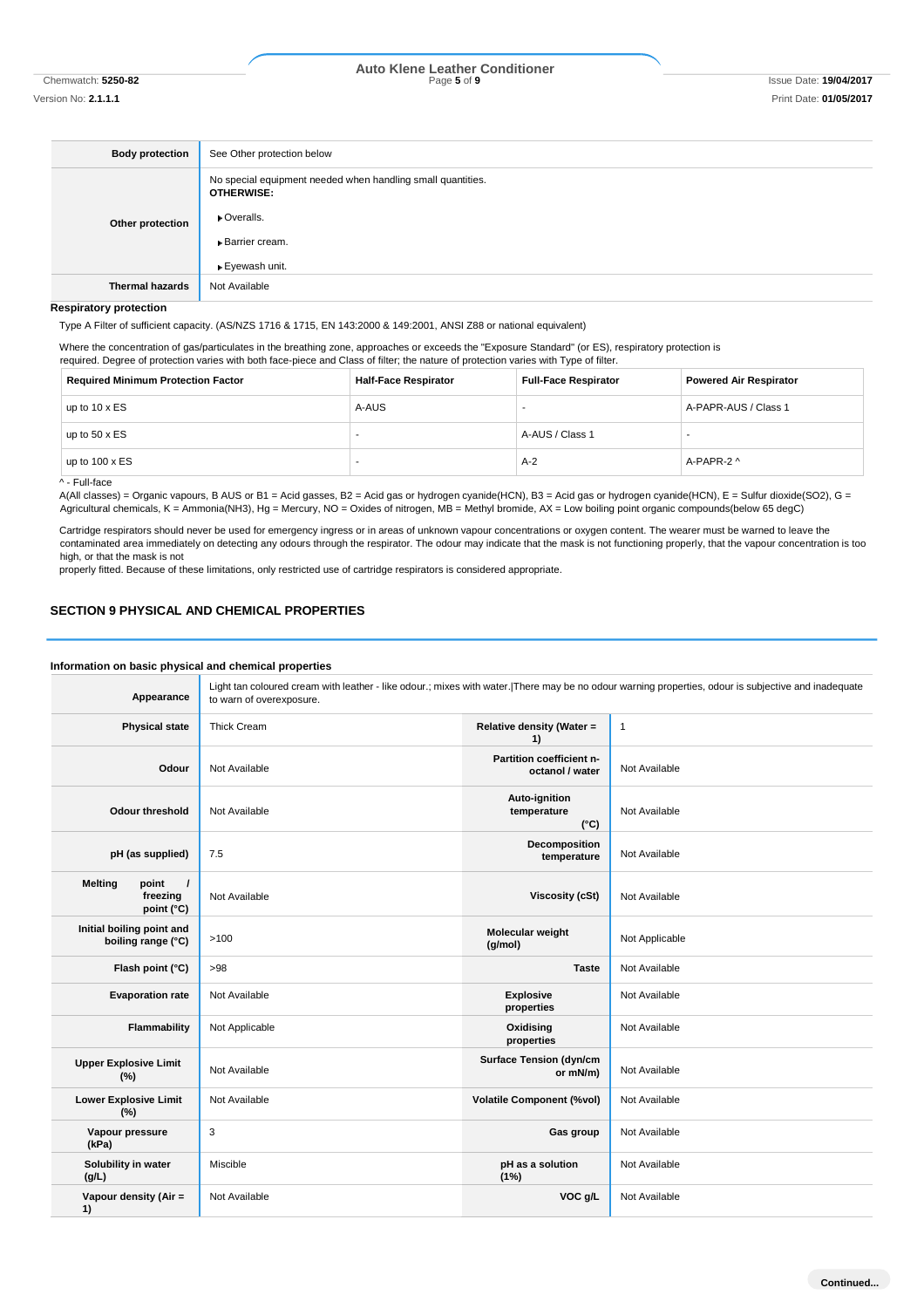# Chemwatch: **5250-82** Page **6** of **9** Issue Date: **19/04/2017 Auto Klene Leather Conditioner**

## **SECTION 10 STABILITY AND REACTIVITY**

| Reactivity                                 | See section 7                                                             |
|--------------------------------------------|---------------------------------------------------------------------------|
| <b>Chemical stability</b>                  | Product is considered stable and hazardous polymerisation will not occur. |
| Possibility of hazardous<br>reactions      | See section 7                                                             |
| <b>Conditions to</b><br>avoid              | See section 7                                                             |
| Incompatible<br>materials                  | See section 7                                                             |
| <b>Hazardous decomposition</b><br>products | See section 5                                                             |

## **SECTION 11 TOXICOLOGICAL INFORMATION**

| Information on toxicological effects               |                                                                                                                                                                                                                                                                                                                         |                                                                                                                                                 |                                                                                                                                                |  |
|----------------------------------------------------|-------------------------------------------------------------------------------------------------------------------------------------------------------------------------------------------------------------------------------------------------------------------------------------------------------------------------|-------------------------------------------------------------------------------------------------------------------------------------------------|------------------------------------------------------------------------------------------------------------------------------------------------|--|
| <b>Inhaled</b>                                     | The material is not thought to produce adverse health effects or irritation of the respiratory tract (as classified by EC Directives using animal<br>models). Nevertheless, good hygiene practice requires that exposure be kept to a minimum and that suitable control measures be used in an<br>occupational setting. |                                                                                                                                                 |                                                                                                                                                |  |
| Ingestion                                          | The material has NOT been classified by EC Directives or other classification systems as "harmful by ingestion". This is because of the lack of<br>corroborating animal or human evidence.                                                                                                                              |                                                                                                                                                 |                                                                                                                                                |  |
| <b>Skin Contact</b>                                | The material is not thought to produce adverse health effects or skin irritation following contact (as classified by EC Directives using animal models).<br>Nevertheless, good hygiene practice requires that exposure be kept to a minimum and that suitable gloves be used in an occupational setting.                |                                                                                                                                                 |                                                                                                                                                |  |
| Eye                                                | conjunctivitis.                                                                                                                                                                                                                                                                                                         | The material may be irritating to the eye, with prolonged contact causing inflammation. Repeated or prolonged exposure to irritants may produce |                                                                                                                                                |  |
| <b>Chronic</b>                                     | models); nevertheless exposure by all routes should be minimised as a matter of course.                                                                                                                                                                                                                                 |                                                                                                                                                 | Long-term exposure to the product is not thought to produce chronic effects adverse to the health (as classified by EC Directives using animal |  |
|                                                    | <b>TOXICITY</b>                                                                                                                                                                                                                                                                                                         | <b>IRRITATION</b>                                                                                                                               |                                                                                                                                                |  |
| <b>Auto Klene</b><br>Leather<br><b>Conditioner</b> |                                                                                                                                                                                                                                                                                                                         |                                                                                                                                                 |                                                                                                                                                |  |
|                                                    | Not Available                                                                                                                                                                                                                                                                                                           | Not Available                                                                                                                                   |                                                                                                                                                |  |
| Leaend: 1                                          | Value obtained from Europe ECHA Registered Substances - Acute toxicity 2.* Value obtained from manufacturer's SDS. Unless otherwise specified<br>data extracted from RTECS - Register of Toxic Effect of chemical Substances                                                                                            |                                                                                                                                                 |                                                                                                                                                |  |
| <b>Acute Toxicity</b>                              |                                                                                                                                                                                                                                                                                                                         | Carcinogenicity                                                                                                                                 |                                                                                                                                                |  |
| <b>Skin Irritation/Corrosion</b>                   |                                                                                                                                                                                                                                                                                                                         | Reproductivity                                                                                                                                  |                                                                                                                                                |  |
| <b>Serious Eye</b><br>Damage/Irritation            | ◎                                                                                                                                                                                                                                                                                                                       | <b>STOT - Single Exposure</b>                                                                                                                   | ◎                                                                                                                                              |  |
| <b>Respiratory or Skin</b><br>sensitisation        | ⊚                                                                                                                                                                                                                                                                                                                       | <b>STOT - Repeated</b><br><b>Exposure</b>                                                                                                       | ◎                                                                                                                                              |  |
| <b>Mutagenicity</b>                                |                                                                                                                                                                                                                                                                                                                         | <b>Aspiration Hazard</b>                                                                                                                        |                                                                                                                                                |  |
|                                                    |                                                                                                                                                                                                                                                                                                                         |                                                                                                                                                 | <b>Legend:</b> $\mathsf{X}$ – Data available but does not fill the criteria for classification                                                 |  |
|                                                    |                                                                                                                                                                                                                                                                                                                         |                                                                                                                                                 | $\blacktriangleright$ - Data available to make classification                                                                                  |  |

*– Data Not Available to make classification*

## **SECTION 12 ECOLOGICAL INFORMATION**

| <b>Toxicity</b>        |                 |                           |                |              |               |
|------------------------|-----------------|---------------------------|----------------|--------------|---------------|
| <b>Auto Klene</b>      | <b>ENDPOINT</b> | <b>TEST DURATION (HR)</b> | <b>SPECIES</b> | <b>VALUE</b> | <b>SOURCE</b> |
| Leather<br>Conditioner |                 |                           |                |              |               |
|                        |                 |                           |                |              |               |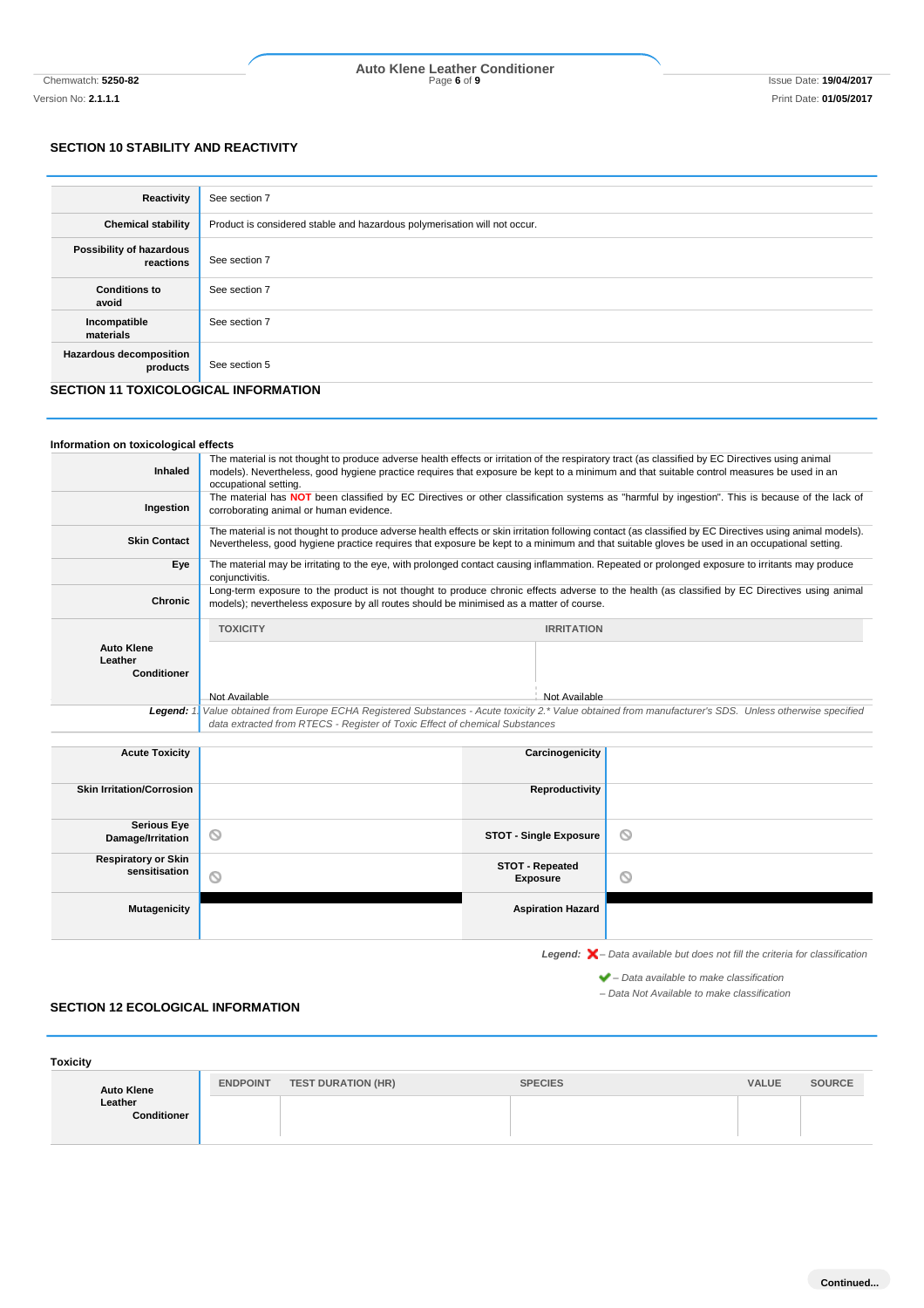# Chemwatch: **5250-82** Page **7** of **9** Issue Date: **19/04/2017 Auto Klene Leather Conditioner**

| <b>NotNotNot</b> |                                |                                                                                                                                                             |  |  |
|------------------|--------------------------------|-------------------------------------------------------------------------------------------------------------------------------------------------------------|--|--|
|                  | Not ApplicableNot Applicable   |                                                                                                                                                             |  |  |
|                  |                                |                                                                                                                                                             |  |  |
|                  | ApplicableApplicableApplicable |                                                                                                                                                             |  |  |
|                  |                                |                                                                                                                                                             |  |  |
|                  |                                |                                                                                                                                                             |  |  |
|                  |                                |                                                                                                                                                             |  |  |
|                  |                                |                                                                                                                                                             |  |  |
|                  |                                | Legend: Extracted from 1. IUCLID Toxicity Data 2. Europe ECHA Registered Substances - Ecotoxicological Information - Aquatic Toxicity 3. EPIWIN Suite V3.12 |  |  |
|                  |                                | (QSAR) - Aquatic Toxicity Data (Estimated) 4. US EPA, Ecotox database - Aquatic Toxicity Data 5. ECETOC Aquatic Hazard Assessment Data 6. NITE              |  |  |
|                  |                                | (Japan) - Bioconcentration Data 7. METI (Japan) - Bioconcentration Data 8. Vendor Data                                                                      |  |  |

## **Persistence and degradability**

| Ingredient | Persistence: Water/Soil               | Persistence: Air                      |  |
|------------|---------------------------------------|---------------------------------------|--|
|            | No Data available for all ingredients | No Data available for all ingredients |  |

## **Bioaccumulative potential**

| Ingredient | <b>Bioaccumulation</b>                |
|------------|---------------------------------------|
|            | No Data available for all ingredients |

## **Mobility in soil**

| Ingredient | <b>Mobility</b>                       |
|------------|---------------------------------------|
|            | No Data available for all ingredients |

## **SECTION 13 DISPOSAL CONSIDERATIONS**

**Waste treatment methods**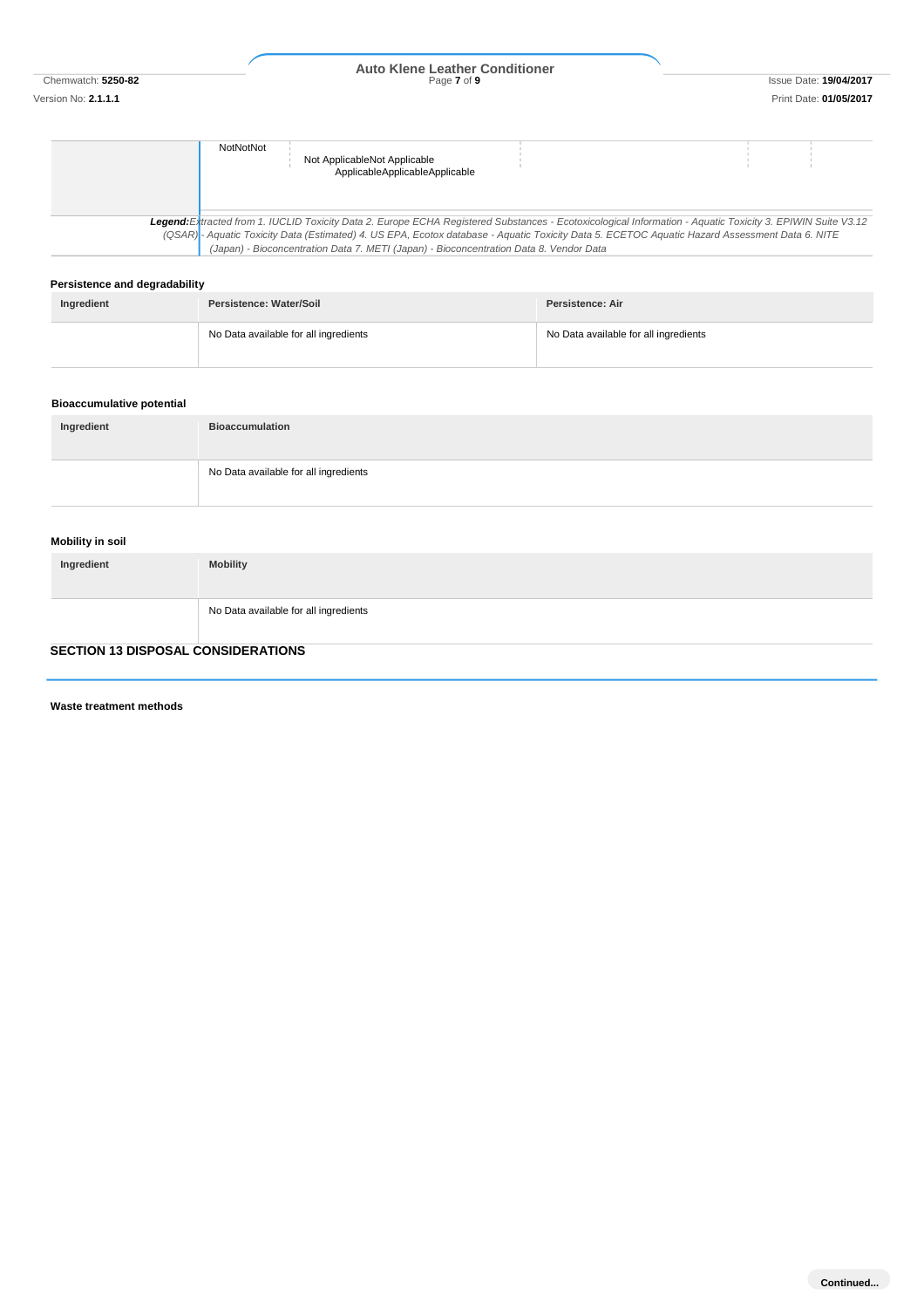```
Version No: 2.1.1.1 Print Date: 01/05/2017
```

| <b>Product / Packaging</b><br>disposal  | Legislation addressing waste disposal requirements may differ by country, state and/ or territory. Each user must refer to laws operating in their<br>area. In some areas, certain wastes must be tracked.<br>A Hierarchy of Controls seems to be common - the user should investigate:<br>$\triangleright$ Reduction $\triangleright$<br>Reuse<br>$\triangleright$ Recycling<br>Disposal (if all else fails)<br>This material may be recycled if unused, or if it has not been contaminated so as to make it unsuitable for its intended use. If it has been<br>contaminated, it may be possible to reclaim the product by filtration, distillation or some other means. Shelf life considerations should also be applied<br>in making decisions of this type.<br>Note that properties of a material may change in use, and recycling or reuse may not always be appropriate.<br>DO NOT allow wash water from cleaning or process equipment to enter drains.<br>It may be necessary to collect all wash water for treatment before disposal.<br>In all cases disposal to sewer may be subject to local laws and regulations and these should be considered first.<br>» Where in doubt contact the responsible authority.<br>Recycle wherever possible or consult manufacturer for recycling options.<br>Consult State Land Waste Authority for disposal.<br>Bury or incinerate residue at an approved site. |
|-----------------------------------------|--------------------------------------------------------------------------------------------------------------------------------------------------------------------------------------------------------------------------------------------------------------------------------------------------------------------------------------------------------------------------------------------------------------------------------------------------------------------------------------------------------------------------------------------------------------------------------------------------------------------------------------------------------------------------------------------------------------------------------------------------------------------------------------------------------------------------------------------------------------------------------------------------------------------------------------------------------------------------------------------------------------------------------------------------------------------------------------------------------------------------------------------------------------------------------------------------------------------------------------------------------------------------------------------------------------------------------------------------------------------------------------------------------------|
|                                         | Recycle containers if possible, or dispose of in an authorised landfill.                                                                                                                                                                                                                                                                                                                                                                                                                                                                                                                                                                                                                                                                                                                                                                                                                                                                                                                                                                                                                                                                                                                                                                                                                                                                                                                                     |
| <b>SECTION 14 TRANSPORT INFORMATION</b> |                                                                                                                                                                                                                                                                                                                                                                                                                                                                                                                                                                                                                                                                                                                                                                                                                                                                                                                                                                                                                                                                                                                                                                                                                                                                                                                                                                                                              |

# **Labels Required Marine Pollutant** NO **HAZCHEM** Not Applicable **Land transport (ADG): NOT REGULATED FOR TRANSPORT OF DANGEROUS GOODS**

**Air transport (ICAO-IATA / DGR): NOT REGULATED FOR TRANSPORT OF DANGEROUS GOODS**

**Sea transport (IMDG-Code / GGVSee): NOT REGULATED FOR TRANSPORT OF DANGEROUS GOODS**

**Transport in bulk according to Annex II of MARPOL and the IBC code**

Not Applicable

## **SECTION 15 REGULATORY INFORMATION**

## **Safety, health and environmental regulations / legislation specific for the substance or mixture**

| . <b>. .</b><br><b>National Inventory</b> | <b>Status</b>                                                                                                                                                                              |
|-------------------------------------------|--------------------------------------------------------------------------------------------------------------------------------------------------------------------------------------------|
| Australia - AICS                          | Y                                                                                                                                                                                          |
| Canada - DSL                              | Y                                                                                                                                                                                          |
| Canada - NDSL                             | Y                                                                                                                                                                                          |
| China - IECSC                             | Y                                                                                                                                                                                          |
| Europe - EINEC / ELINCS /<br><b>NLP</b>   | Y                                                                                                                                                                                          |
| Japan - ENCS                              | Y                                                                                                                                                                                          |
| Korea - KECI                              | Y                                                                                                                                                                                          |
| New Zealand - NZIoC                       | Y                                                                                                                                                                                          |
| Philippines - PICCS                       | Y                                                                                                                                                                                          |
| USA - TSCA                                | Y                                                                                                                                                                                          |
| Legend:                                   | $Y = All$ ingredients are on the inventory<br>N = Not determined or one or more ingredients are not on the inventory and are not exempt from listing(see specific ingredients in brackets) |